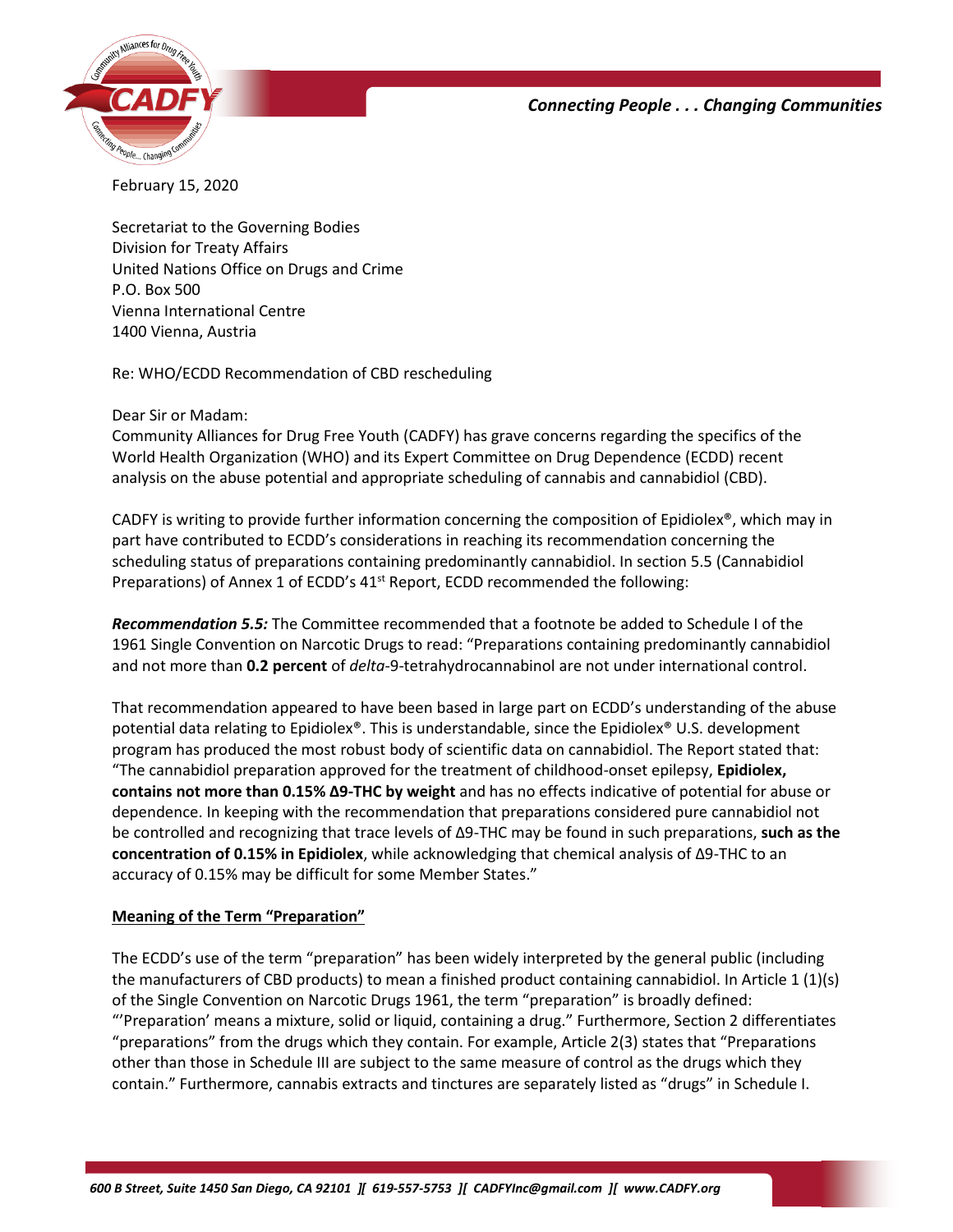

Therefore, it is not surprising that many would interpret the ECDD's use of the term to refer to finished products.

## **Content of Epidiolex® as a Finished Product**

To the extent that the ECDD intended to use the term "preparation" to apply to finished products, the recommendation may have been influenced by **inadequate information concerning the composition of Epidiolex®**.

Epidiolex® is manufactured from a high-CBD containing crude extract, which subsequently undergoes a purification process that removes all but tiny amounts of THC and other cannabinoids. This process results in a crystalline powder comprised of purified CBD. This crystalline powder forms the **Active Pharmaceutical Ingredient** (API). The API is then formulated in sesame oil and other excipients to form the finished product, Epidiolex®.

In Epidiolex®, it is the **crystalline API that has a concentration of 0.1% w/w THC**. **Then the THC concentration in the API is diluted 10-fold** in the **finished product** by the process of formulation in sesame oil and other excipients to form the final product, Epidiolex®.

Epidiolex® is comprised of 100mg of CBD per milliliter, and 100 ml per bottle of finished preparation. Therefore, there are 10,000mg of CBD per bottle. Since the THC content of the bottle is 0.1% w/w of the API weight (essentially the total crystalline CBD content), there would be at most 10mg of THC in a bottle.

As a result of the ambiguity in the ECDD's intended meaning in its use of the term "preparation," it is unclear whether the 0.2% THC limit that the committee recommends refers to THC

(1) as a percentage of the total weight/content of the Active Pharmaceutical Ingredient (i.e. weight by weight or "w/w"),

(2) as a percentage of mass to volume (i.e. grams/milliliter X 100 or "w/v)," of a finished product or

(3) as a percentage of the total weight of the finished product (w/w of the finished product).

If THC is not measured as a percent of the Active Pharmaceutical Ingredient (purified, crystalline CBD), the THC content can be measured in finished products in two ways. First, the THC content of a finished product can be measured on a weight to volume basis, i.e. grams/milliliter X 100. Under that approach, the THC content of the Epidiolex® bottle **is 0.01%** w/v, **which is 20 times less than the maximum THC level recommended by ECDD to be allowed in CBD preparations**.

Second, the weight of THC in the finished preparation can instead be measured **as a percentage of the total weight of the preparation** (taking into account the specific gravity of the oil, such as sesame oil). It is important for ECDD to clarify its meaning of the use of the term "preparation" **because, if THC percentage is measured in finished products, CBD "preparations" containing 0.2% THC would contain significant amounts of THC.**